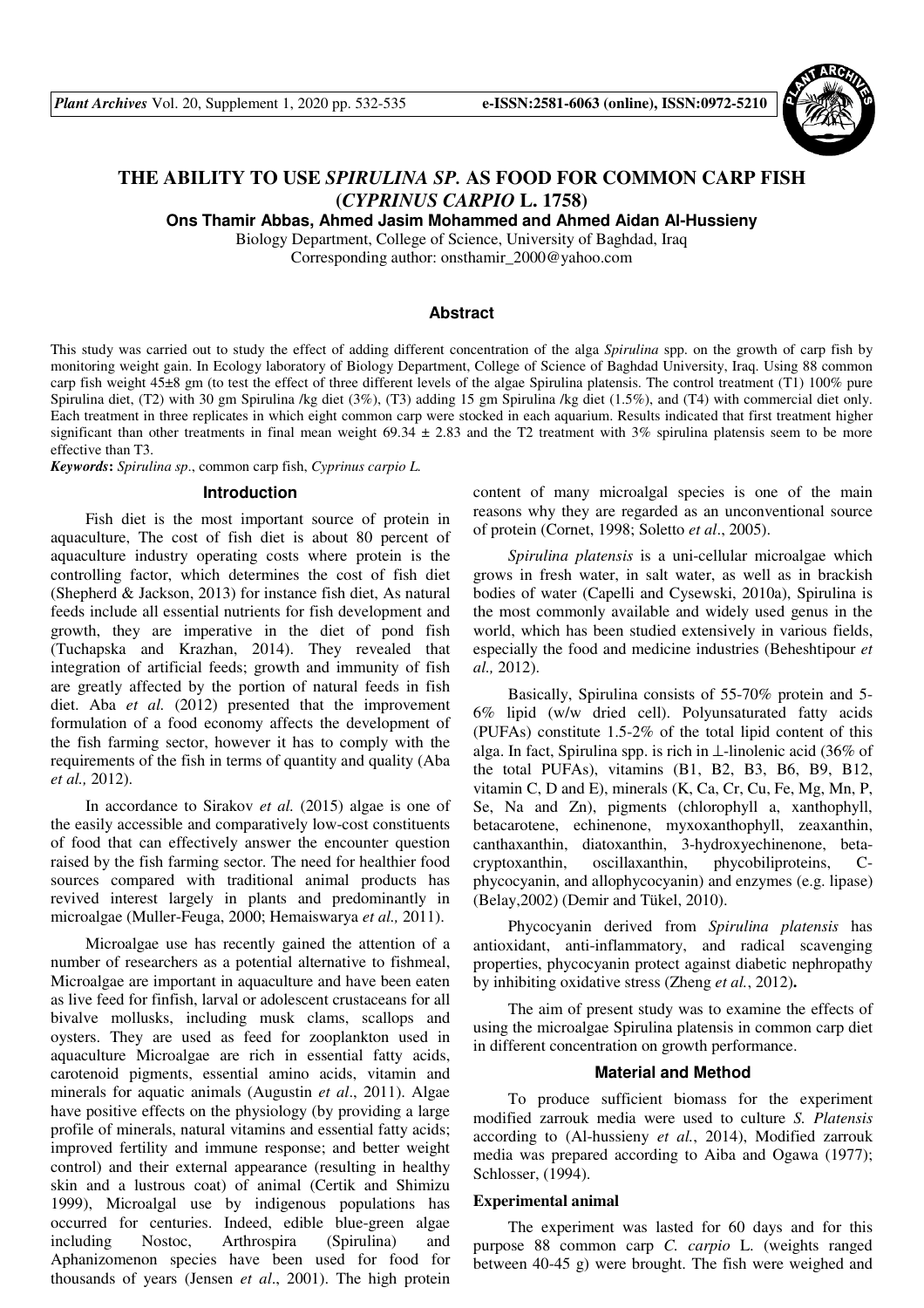put in experimental plastic aquariums. The fish were acclimated to laboratory conditions and fed with control diet prior to the feeding trials for 14 days.

## **Experimental design**

Ten Glasses aquaria were designed measurement (60 ×  $30 \times 30$ ) cm for acclimatization for collecting fish and for experiment supplier oxygen by central pump distributes rubber tubes to all aquaria, contains (30) liter water (Abdul-Ahad, 1996; Al-Azawi, 2010). Each aquarium was stocked with eight fish. The numbers of treatments in the trial were four. a daily cleaning by siphon method was applied to remove remaining particles from the system.

## **Fish diet formulation**

Experimental diets composed of a standard commercial diet type found in Baghdad city markets. Having 32% total protein. According to Abdel-Tawwab and Ahmad (2009) The cultured Spirulina added to the commercial diet to represent the levels of 0.0 (control), 15, 30g for each 1kg diet. Spirulina was suspended in 100mL distilled water and added to the ingredient so for each diet, which was blended for 40min at least to make a paste of each diet. The pastes were separated, The pastes were dried at room temperature for a few days and crushed to create fine particles ,the diets were air-dried and stored in plastic bags . Fish were fed twice a day with a ratio of 3 % of body weight. Fish in every tank were weighed every two weeks. The feeding trial continued for 8 weeks.

# **Growth parameters**

The individual body weight (g) for all fish per treatment were measured during the 8 weeks of the experiment. The feed consumption of each treatment was recorded.

#### **Result and Discussion**

This study explored the growth performance of common carp fish using *S. platensis* for fish meal being the source of protein in the fish diet.

Behavioral changes in the fishes under this study were observed and found that some selective behavioral changes were noticed as a function of *Spirulina platensis*. It was observed that the fish that were feeding spirulina as their diets seem to be calmer in the aquarium and in the time of feeding, they have more appetite than the fish that were feeding commercial diets only. The spirulina fed fish show more resistance and very fast movement when it's hunted.

It was observed that the skin of common carp fed with pure spirulina only and diet that contain spirulina seems to be lighter than the one fed with only commercial diet, this change could be explained that *Spirulina platensis* enhanced the coloration in muscle, skin and fins of *Pagrus major* (Mustafa *et al.,* 1994) which supports the observation made in the study of Yuangsoi *et al*. (2010).

The major polymeric component in *S. platensis* is a branched polysaccharide, structurally similar to glycogen. High molecular weight anionic polysaccharides with antiviral and immunomodulating activities have been isolated from Spirulina (Parages *et al.,* 2012). Their applications are mainly to provide nutrition and to enhance the color of the flesh of salmonids. The larvae of molluscs, echinoderms and crustaceans as well as some fish larvae feed on microalgae (Hemaiswarya *et al.*, 2011).

Growth performance often provides vital information aiding the diagnosis for health assessment and management of cultured fish (Abdel-Tawwab and Shady, 2012). Studies using Spirulina platensis as a supplement and as a partial substitution in the diets have noted that spirulina platensis improves immune responses in Mekong giant catfish (Tongsiri *et al*., 2010), and African sharp tooth catfish (Promya and Chitmanat, 2011). Moreover, S. platensis has been reported to improve infection resistance in the shrimp, *Litopenaeus vannamei* (Chen *et al*., 2016). Further, S. platensis is accounted for alleviating organ toxicities induced by heavy metals, such as cadmium and lead (Simsek *et al*., 2009). Owing to its free radical scavenging and potent antioxidant activity, S. platensis administration has been shown to reduce the toxic effects of deltamethrin on *Oreochromis niloticus* caused by pesticides owing to its free radical scavenging and active antioxidant activity (Abdelkhalek *et al*., 2015). Likewise, S. platensis polysaccharide was found to possess anti-mutagenic and hematopoietic system activation potential when studied in animal model systems (Rehab and Makhlouf, 2012).

In the current study, the *S. platensis* concentration in diet were 15, 30, g/kg and total pure *S. platensis* diet in order to observe the optimum dietary concentration for common carp fish . The result in the current study showed that total pure S. platensis diet found to be of potential effects on growth with mean value weight and standard deviation  $(69.34 \pm 2.83)$  more than the two other treatment (T2: 55.41)  $\pm$  2.63, T3: 58.16  $\pm$  2.71) as it shown in Table 1.1.

**Table 1.1 :** Gives mean values  $\pm$  standard deviation of fish weights (gm) fed with different spirulina concentrations in their diets for eight weeks

| Weeks  | <b>Treatment</b> |                  |                  |                  |
|--------|------------------|------------------|------------------|------------------|
|        | $T1$ (gm)        | $T2$ (gm)        | $T3$ (gm)        | $T4$ (gm)        |
| Dav 1  | $45.47 \pm 2.44$ | $46.16 \pm 1.82$ | $52.13 \pm 2.14$ | $48.8 \pm 2.61$  |
| 2 week | $50.31 \pm 2.36$ | $48.43 \pm 2.17$ | $53.2 + 2.75$    | $49.99 \pm 2.94$ |
| 4 week | $57.97 \pm 2.55$ | $52.00 \pm 2.84$ | $55.48 \pm 2.58$ | $53.78 \pm 2.92$ |
| 6 week | $63.81 \pm 2.57$ | $53.64 \pm 2.15$ | $57.9 \pm 3.05$  | $53.78 \pm 1.95$ |
| 8 week | $69.34 \pm 2.83$ | $55.41 \pm 2.63$ | $58.16 \pm 2.71$ | $54.52 \pm 2.14$ |

(T1: total pure spirulina diet 100%, T2: commercial diet  $+3\%$  spirulina,

T3: commercial diet + 1.5% spirulina, T4: commercial diet + 0% spirulina)

These results are in agreement with those obtained by many studies (Badawy *et al*., 2008; Ungsethaphand *et al*., 2009; Nandeesha *et al.,* 1998 and Güroy *et al.,* 2012; Abdulrahman, 2014, Holman) which they found that the

addition of algae in fish diets of common carp (*C. carpio*), *O. niloticus* and *Catla catla* fingerlings enhanced the growth in terms of weight gain, specific growth rate, and survival rate of the fish.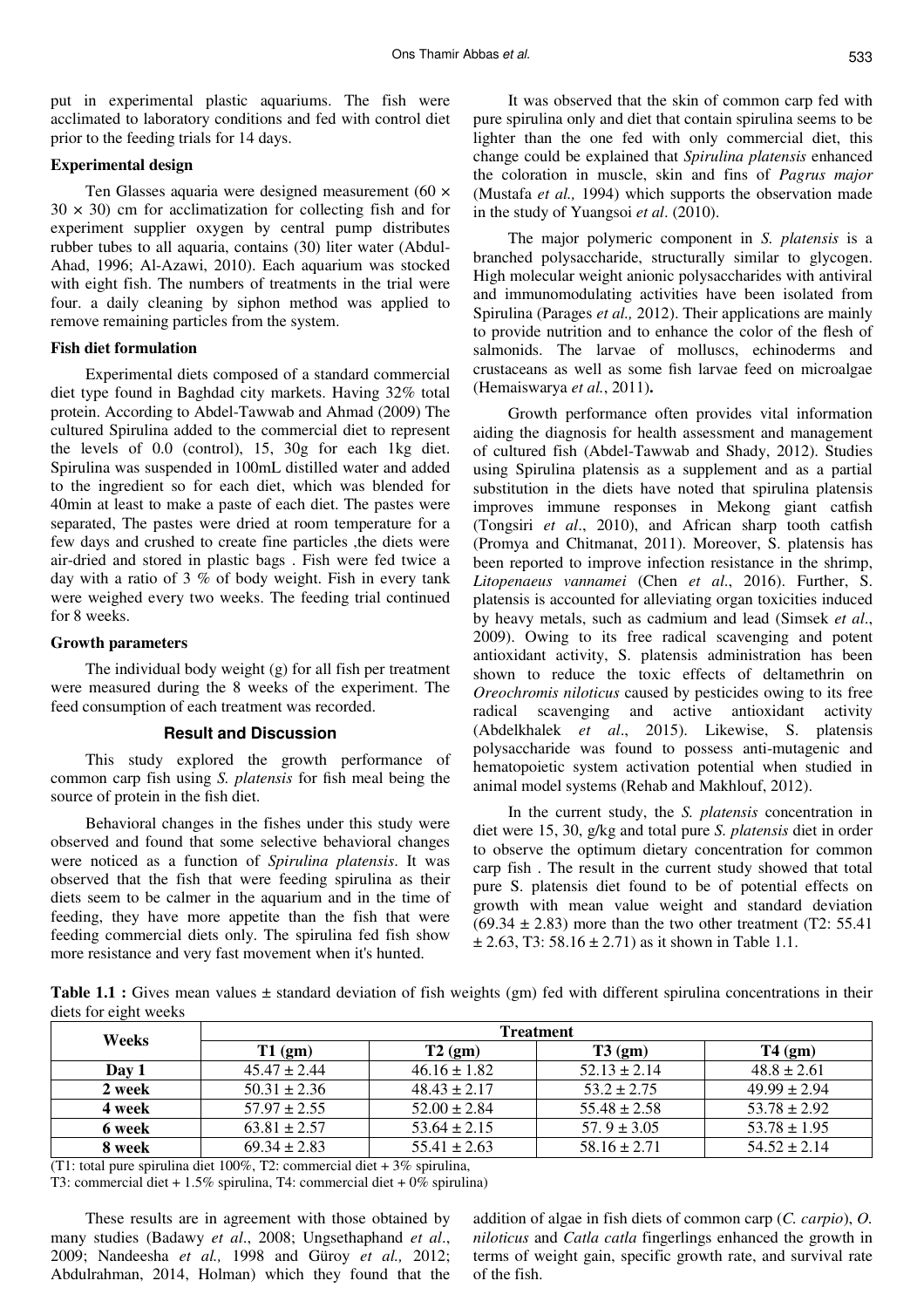Improved fish growth and feed consumption may be due to improved feed intake and nutrient digestibility, supplemented with live spirulina. Otherwise, Spirulina contains several nutrients, in particular vitamins and minerals, which can help to promote growth. Spirulina's strength appears to lie in its ability to improve growth, survival and non-specific immune function against fish pathogens, as well as its chemical-protective efficacy

Spirulina p. have no cell wall, which results in improved digestion and absorption Growth in fish is primarily due to muscle protein deposition and it therefore follows that the flow of amino acids from food to growing biomass (Abdulrahman, 2014).

James *et al.* (2006) suggested that *S. platensis* improves the intestinal flora in fish rendering break down of indigestible feed components to extract more nutrients from the feed; this also stimulates the production of enzymes that transport fats within the fish for metabolism instead of storage.

#### **References**

- Aba, M.; Driss, B.; Khadija, E.; Mohammed, B. and Aziz, M. (2012). Effects of pressed and extruded foods on growth performance and body composition of Rainbow Trout (*Oncorhynchus mykiss*). Pakistan Journal of Nutrition, 11(2): 104-109.
- Abdelkhalek, N.K.; Ghazy, E.W. and Abdel-Daim, M.M. (2015). Pharmacodynamic interaction of Spirulina platensis and deltamethrin in freshwater fish *Nile tilapia*, *Oreochromis niloticus*: impact on lipid peroxidation and oxidative stress. Environ. Sci. Pollut. Res. 22(4): 3023–3031.
- Abdel-Tawwab, M. and Ahmad, M.H. (2009). Live Spirulina (*Arthrospira platensis*) as a growth and immunity promoter for Nile tilapia, *Oreochromis niloticus* (L.), challenged with pathogenic Aeromonas hydrophila. Aquaculture Research, 40(9): 1037–1046.
- Abdel-Tawwab, M.E. and Shady, S.H. (2012). Effects of dietary protein levels and environmental zinc exposure on the growth, feed utilization, and biochemical variables of Nile tilapia, *Oreochromis niloticus* (L.). Toxicol. Environ. Chem., 94:1368–1382.
- Abdul-Ahad, S.A. (1996). The effect of danitol on common carp fishes. M.Sc. Thesis, College of Veterinary Medicine, University of Baghdad. (In Arabic).
- Abdulrahman, N.M. (2014). Evaluation of Spirulina spp. as food supplement and its effect on growth performance of common carp fingerlings. International Journal of Fisheries and Aquatic Studies IJFAS, 2(22): 89–92.
- Aiba, S. and Ogawa, T. (1977). Assessment of growth yield of a blue-green alga: *Spirulina platensis* in axenic and continuous culture. J. Gen. Microbiol. 102: 179-182.
- Al-Azawi, A.J.M. (2010). Effect of pesticides gramoxone and cypermethrin on *Cyprinus carpio* and accumulation in food chain. Ph.D. Thesis, College of Science, University of Baghdad. (In Arabic)
- Al-hussieny, A.A.; Hussein, H.T. and Hmood, A.H. (2014). Increase algae culture by using various ways by different media culture. 20(84): 1–12.
- Augustin, J.M.; Kuzina, V.; Andersen, S.B. and Bak, S. (2011). Molecular activities, biosynthesis and evolution of triterpenoid saponins. Phytochemistry 72(6): 435– 457.
- Beheshtipour, H.; Mortazavian, A.M.; Haratian, P.; KhosraviDarani, K. (2012). Effects of *Chlorella vulgaris* and *Arthrospira platensis* addition on viability of probiotic bacteria in yogurt and its biochemical properties. Eur Food Res Technol., 235(4): 719-728.
- Belay, A. (2002). The potential application of Spirulina (Arthrospira) as a nutritional and therapeutic supplement in health management. J. Am. Nutraceut. Assoc., 5: 27-48.
- Capelli, B. and Cysewski, G.R. (2010). Potential health benefits of *Spirulina microalgae*. A review of the existing literature. Nutra Foods, 9(2): 19–26.
- Certik, M. and Shimizu, S. (1999): Biosynthesis and regulation of microbial polyunsaturated fatty acid production. J. Biosci. Bioeng., 87: 1-14.
- Chen, Y.Y.; Chen, J.C.; Tayag, C.M.; Li, H.F.; Putra, D.F.; Kuo, Y.H.; Bai, J.C.; Chang, Y.H. (2016). Spirulina elicits the activation of innate immunity and increases resistance against *Vibrio alginolyticus* in shrimp. Fish Shellfish Immunol. 55: 690–698.
- Cornet, J. F. (1998): Le technoscope : les photobioréacteurs. Biofutur, 176: 1-10.
- Demir, B.S. and Tükel, S.S. (2010) Purification and characterization of lipase from Spirulina platensis. J. Mol. Catal. B-Enzym., 64: 123-8.
- Güroy, B.S.; Ahin, I.; Mantog˘lu, S. and Kayal, S. (2012). Spirulina as a natural carotenoid source on growth, pigmentation and reproductive performance of yellow tail cichlid Pseudotropheusacei. Aquacult Int. Springer Science+Business Media, B.V: 1-10.
- Hemaiswarya, S.; Raja, R.; Kumar, R.R.; Ganesan, V. and Anbazhagan, C. (2011). Microalgae: A sustainable feed source for aquaculture. World Journal of Microbiology and Biotechnology, 27(8): 1737–1746.
- Holman, B.W.B. and Malau-Aduli, A.E.O. (2012). Spirulina as a live stock supplement and animal feed. J. Animal Physiol. Animal Nut. Blackwell Verlag GmbH.
- James, R.; Sampath, K.; Thangarathinam, R. and Vasudevan, I. (2006). Effects of dietary spirulina level on growth, fertility, coloration and leucocyte count in red swordtail, Xiphophorus helleri. Isr. J. Aquac., Bamidgeh, 58(2): 97-104.
- Jensen, G.S.; Ginsberg, D.I. and Drapeau, M.S. (2001): Blue-Green algae as an immuno enhancer and biomodulator. J. Am. Nutraceutical Assoc., 3: 24-30.
- Muller-Feuga, A. (2000). The role of microalgae in aquaculture: situation and trends. J Appl Phycol, 12: 527–534.
- Mustafa, M.G.; Umino, T.; Miyake, H. and Nakagawa, H. (1994). Effect of *Spirulina sp*. meal as feed additive on lipid accumulation in red sea bream, Pagrusmajor. J. Appl. Ichthyol., 10: 141-145
- Mustafa, M.G.; Umino, T.; Miyake, H. and Nakagawa, H. (1994). Effect of *Spirulina* sp. meal as feed additive on lipid accumulation in red sea bream, Pagrusmajor. J. Appl. Ichthyol., 10: 141-145.
- Nandeesha, M.C.; Gangadhara, B.; Varghese, T.J. and Keshavanath, P. (1998). Effect of feeding Spirulina platensis on the growth, proximate composition and organoleptic quality of common carp, *Cyprinus carpio*  L, Aquac. Res., 29: 305–312.
- Parages, M.L.; Rico, R.M.; Abdala-Díaz, R.T.; Chabrillón, M.; Sotiroudis, T.G.; Jiménez, C. (2012). Acidic polysaccharides of Arthrospira (Spirulina) platensis